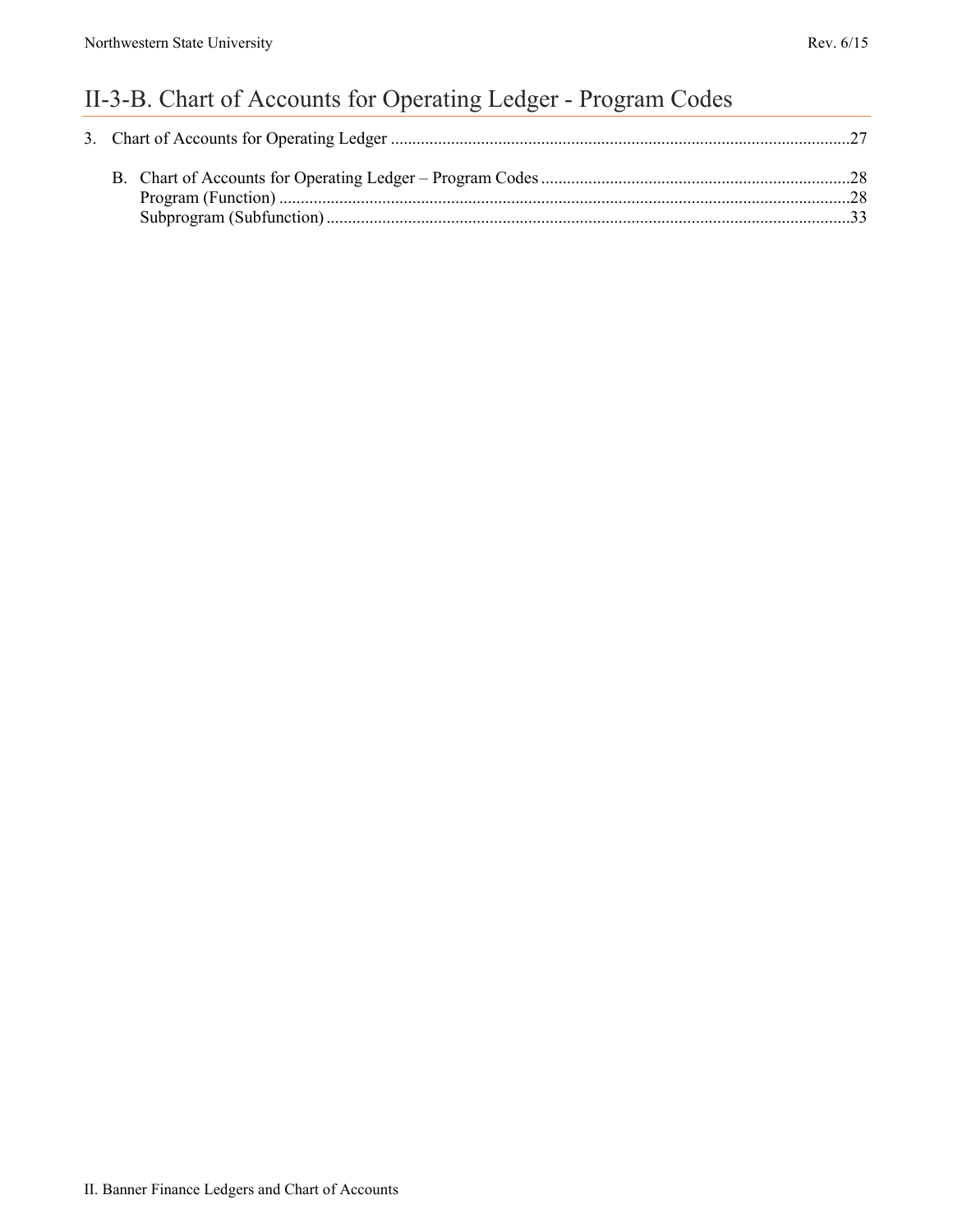# <span id="page-1-0"></span>B. Chart of Accounts for Operating Ledger – Program Codes

FOA**P**AL Fund – Organization – Account – **Program** – Activity – Location

## <span id="page-1-1"></span>Program (Function)

# **Program**

#### **Code Description**

- 00 **Revenues:** Program Code used for reporting purposes for FOP's that are for Revenue budgets and transactions.
- 10 **Instruction:** This category should indicate expenditures for all activities that are part of an institution's instruction program. Expenditures for credit and non-credit courses; for academic, vocational and technical instruction; for remedial and tutorial instruction; and for regular, special, and extension sessions should be included.

Expenditures for departmental research and public service that are not separately budgeted should be included in this classification. This category excludes expenditures for academic administration when the primary assignment is administration-for example, academic deans. However, expenditures for department chairmen, in which instruction is still an important role of the administrator, are included in this category. This category includes the following subcategories:

- General Academic Instruction
- Vocational/Technical Instruction
- Special Session Instruction
- Community Education
- Preparatory/Remedial Instruction
- 20 **Research:** This category should include all expenditures for activities specifically organized to produce research outcomes, whether commissioned by an agency external to the institution or separately budgeted by an organizational unit within the institution. Subject to those conditions, it includes expenditures for individual and/or project research as well as those of institutes and research centers.

This category does not include all sponsored programs (training grants are an example) nor is it necessarily limited to sponsored research, since internally supported research programs, if separately budgeted, might be included in this category under the circumstances described above. Expenditures for departmental research that are separately budgeted specifically for research are included in this category. This category includes the following subcategories:

- Institutes and Research Centers
- Individual and Project Research
- 30 **Public Service:** This category should include funds expended for activities that are established primarily to provide non-instructional services beneficial to individuals and groups external to the institution. These activities include community service programs (excluding instructional activities) and cooperative extension services. Included in this category are conferences, institutes, general advisory services, reference bureaus, radio and television, consulting and similar non-institutional services to particular sectors of the community. This category includes the following subcategories:
	- Community Service
	- Cooperative Extension Service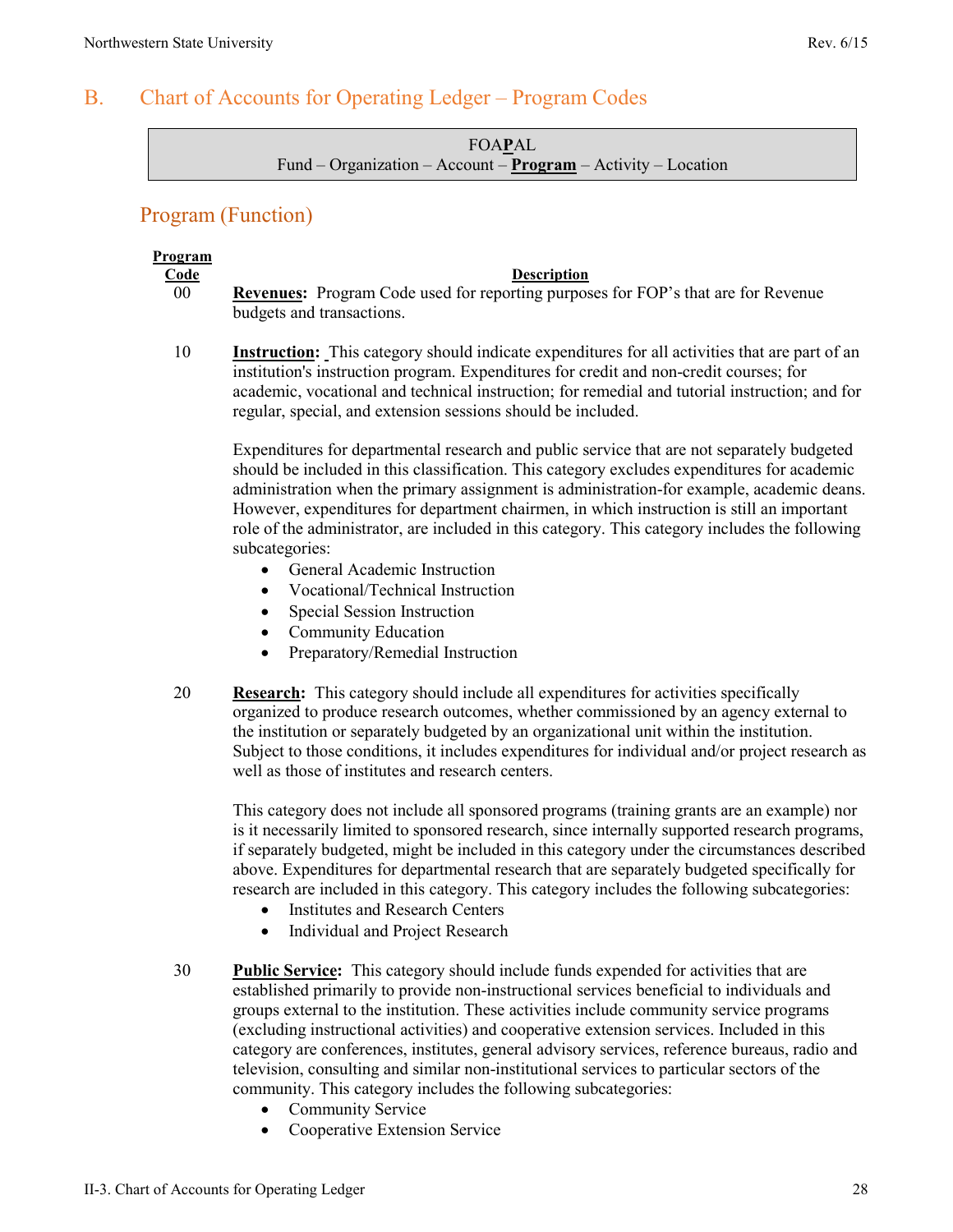| Program<br>Code |                                     | <b>Description</b> |
|-----------------|-------------------------------------|--------------------|
|                 | <b>Public Broadcasting Services</b> |                    |

- 41 **Academic Support less Library:** This category should include funds expended primarily to provide support services for the institution's primary missions; instruction, research and public service. It includes:
	- 1) The retention, preservation, and display of educational materials, for example, libraries, museums, and galleries;
	- 2) The provision of services that directly assist the academic functions of the institution, such as demonstration schools associated with a department, school, or college of education;
	- 3) Media such as audiovisual services and technology such as computing support;
	- 4) Academic administration (including academic deans but not department chairmen) and personnel development providing administrative support and management direction to the three primary missions; and
	- 5) Separately budgeted support for course and curriculum development. For institutions that currently charge certain of the expenditures (for example, computing support) directly to the various operating units of the institution, such expenditures are not reflected in this category.
- 42 **Library:** This category includes the following subcategories:
	- Libraries
	- Museums and Galleries
	- Educational Media Services
	- Academic Computer Support
	- Ancillary Support
	- Academic Administration
	- Academic Personnel Development
	- Course and Curriculum Development
- 50 **Student Services:** This category should include funds expended for offices of Admissions and Registrar and those activities whose primary purpose is to contribute to the student's emotional; and physical well-being and to his or her intellectual, cultural, and social development outside the context of the formal instruction program. It includes expenditures for student activities; cultural events; student newspaper; intramural athletics; student organizations; intercollegiate athletics (if the program is operated as an integral part of the department of physical education and not as an essentially self-supporting activity); counseling and career guidance (excluding informal academic counseling by the faculty); student aid administration; and student health service (if not operated as an essentially selfsupporting activity).
- 60 **Institutional Support:** This category should include expenditures for:
	- 1) Central executive-level activities concerned with management and long-range planning of the entire institution, such as the governing board, planning and programming, and legal services;
	- 2) Administrative data processing;
	- 3) Space Management
	- 4) Employee personnel and records;
	- 5) Logistical activities that provide procurement, storerooms, safety, security, printing, and transportation services to the institution;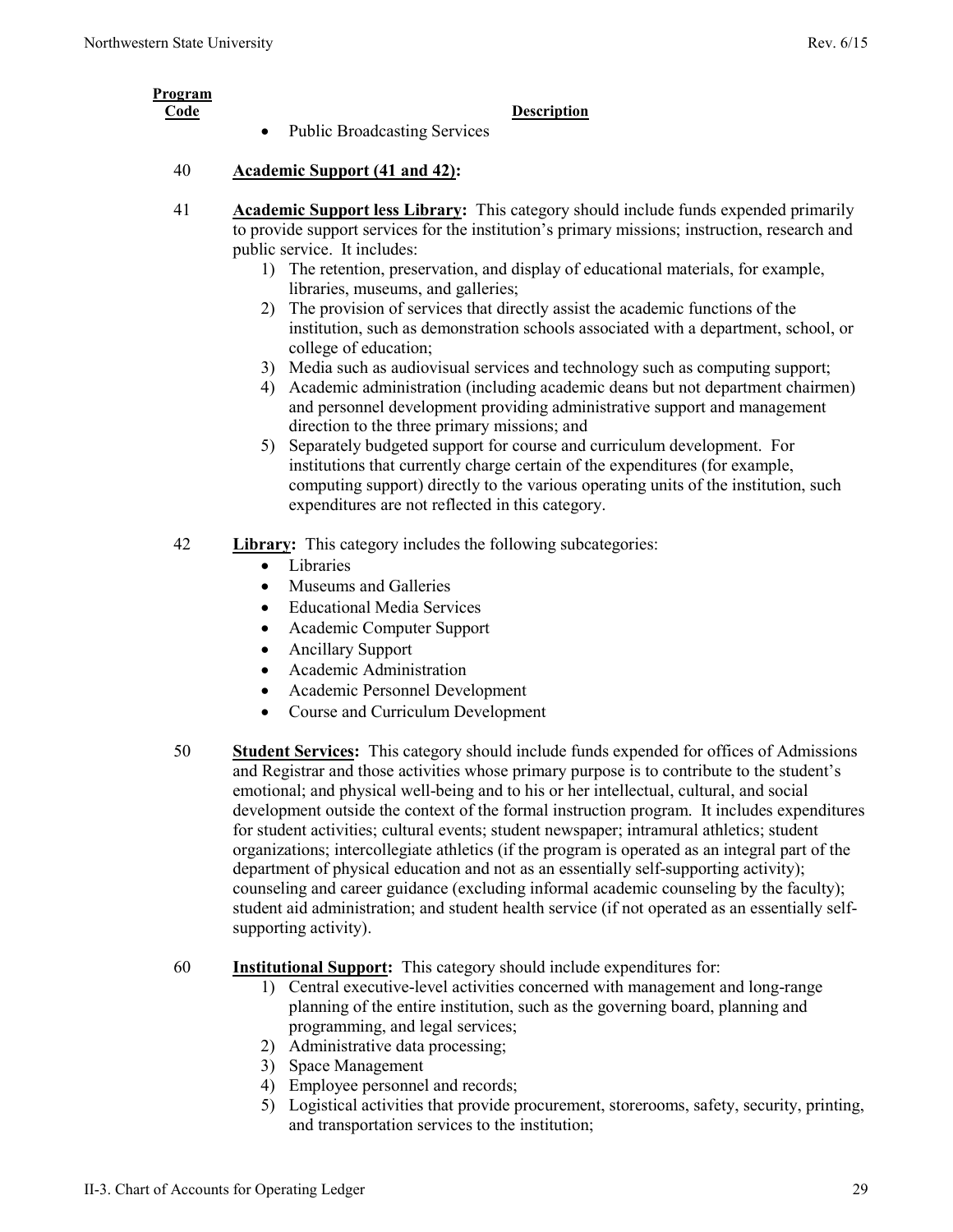## **Program**

#### **Code Description**

- 6) Support services to faculty and staff that are not operated as auxiliary enterprises; and
- 7) Activities concerned with community and alumni relations, including development and fund raising.

This category includes the following subcategories:

- **Executive Management**
- Fiscal Operations
- General Administration and Logistical Services
- Administrative Computing Support
- Public Relations/Development
- 70 **Operating and Maintenance of Plant:** This category should include all expenditures of current operating funds for the operation and maintenance of physical plant, in all cases net of amounts charged to auxiliary enterprises, hospitals, and independent operations. Is does not include expenditures made from the institutional plant fund accounts. It includes all expenditures for operations established to provide services and maintenance related to grounds and facilities. Also included are utilities, fire protection, property insurance, and similar items.

This category includes the following subcategories:

- Physical Plant Administration
- Building Maintenance
- Custodial Services
- **Utilities**
- Landscape & Grounds Maintenance
- Major Repairs and Renovations
- 80 **Scholarships and Fellowships:** This category should include expenditures for scholarships and fellowships in the form of outright grants to students selected by the institution and financed from current funds, restricted or unrestricted. It also should include trainee stipends, prized, and awards, except trainee stipends awarded to individuals who are not enrolled in formal course work, which should be charged to instruction, research, or public service as appropriate. Is the institution is given custody of the funds but is not allowed to select the recipient to the grant–for example, ROTC scholarships - the funds should be reported in the Agency Funds group rather than in the Current Funds group. The recipient of an outright grant is not required to perform service to the institution as consideration for the grant, nor is he expected to repay the amount of the grant, nor is he expected to repay the amount of the grant to the funding source. When assistance, as in the federal College Workstudy Program, the charges should be classified as expenditures of the department or organizational unit to which the service is rendered.

Aid to student in the form of tuition or fee remissions also should be included in this category. However, remissions of tuition or fees granted because of faculty or staff status, or family relationship of students to faculty or staff, should be recorded as staff benefit expenditures in the appropriate functional expenditure category. This category includes the following subcategories:

- Scholarships
- Fellowships
- 86 **Mandatory Transfers:** This category should include transfers from the Current Funds group to other funds groups arising out of: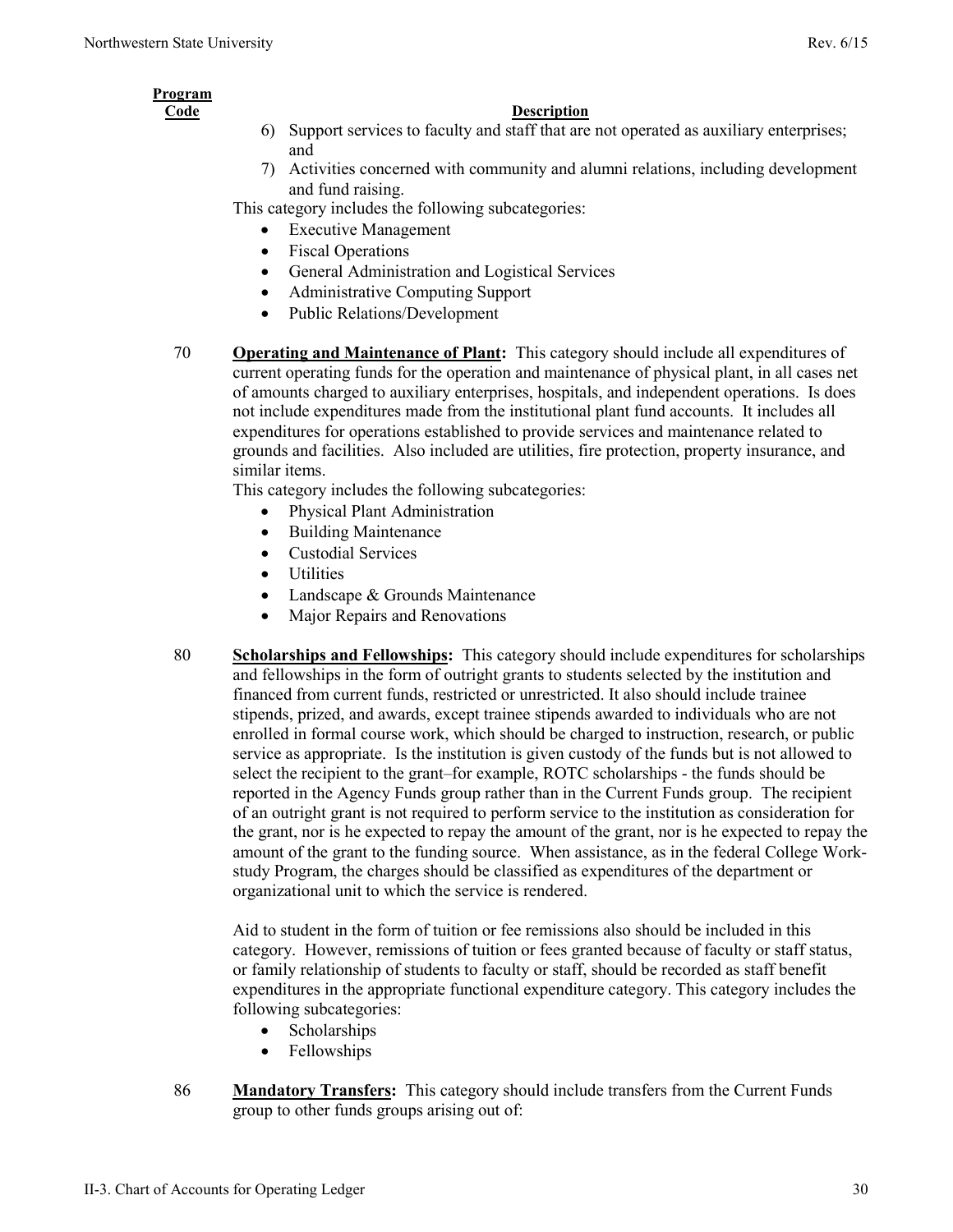# **Program**

#### **Code Description**

- 1) Binding legal agreements related to the financing of educational plant, such as amounts for debt retirement, interest, and required provisions for renewals and replacements of plant, not financed from other sources.
- 2) Grant agreements with agencies of the federal government, donors, and other organizations to match gifts and grants to loan and other funds. Mandatory transfers may be required to be made from either unrestricted or restricted current funds.

This category includes the following subcategories:

- Provisions for Debt Service on Educational Plant
- Loan Fund Matching Grants
- Other Mandatory Transfers
- 87 **Non-Mandatory Transfers:** This category should include those transfers from the Current Funds group to other fund groups made at the discretion of the governing board to serve a variety of objectives, such as additions to loan funds, additions to quasi-endowment funds, general or specific plant additions, voluntary renewals and replacements of plant, and prepayments on debt principal.
- 90 **Auxiliary Enterprises (91-95):** An auxiliary enterprise is an entity that exists to furnish goods or services to students, faculty, or, staff and that charges a fee directly related to, although not necessarily equal to, the cost of the goods or services.

The distinguishing characteristic of auxiliary enterprises is that they are managed as essentially self-supporting activities. Examples are residence halls, food services, intercollegiate athletics (only if essentially self-supporting), college stores, faculty clubs, faculty and staff parking, and faculty housing. Student health services, when operated as an auxiliary enterprise, also should be included. The general public may be served incidentally by auxiliary enterprises. Hospitals, although they may serve students, faculty, or staff, are separately classified because of their relative financial significance. This category includes all expenditures and transfers relating to the operation of auxiliary enterprises, including expenditures for operation and maintenance of plant and for institutional support; also included are other direct and indirect costs, whether charged directly as expenditures or allocated as a proportionate share of costs of other departments or units.

Expenditures of auxiliary enterprises are identified by using the same general criteria as for educational and general expenditures to distinguish them from transfers. Mandatory transfers follow the same criteria of identification as for educational and general mandatory transfers to distinguish them from expenditures and non-mandatory transfers. Nonmandatory transfers follow the same criteria of identification as for educational and general non-mandatory transfers to distinguish them from expenditures and mandatory transfers.

#### **Systems Revenue (910-916)**

- **910 Student Services Administration (One Card)**
- **911 Student Union**
- **912 Cafeterias**
- **913 Bookstore**
- **914 Married Student Housing**
- **915 Dorms**
- **916 Health Services**

#### **Rec Complex Athletics Student Housing Facility**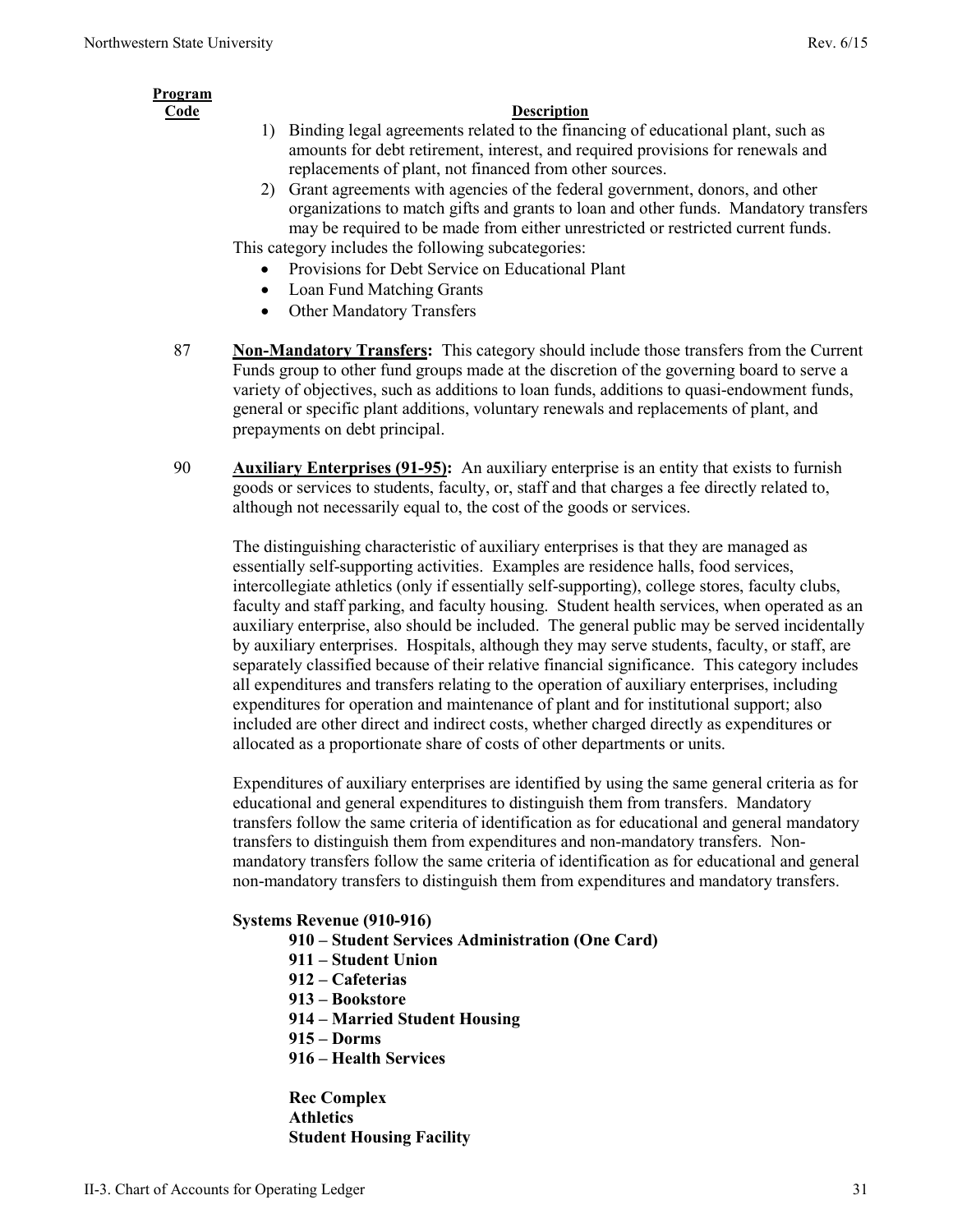| Program |                                                   |
|---------|---------------------------------------------------|
| Code    | <b>Description</b>                                |
|         | <b>Wellness, Activities and Recreation Center</b> |

N/A **Hospitals (not used):** This category includes all expenditures and transfers associated with the patient care operations of the hospital. Included is nursing and other professional services, general services, administrative services, fiscal services, and charges for physical plant operations and institutional support. Other direct and indirect costs, whether charged directly as expenditures or allocated as a proportionate share of costs of other departments or units, would also be included. This category excludes those expenditures which occur within the hospital, but which are more appropriately categorized as instruction or research.

Expenditures of hospitals are identified by using the same general criteria as for educational and general expenditures to distinguish them from transfers. Mandatory transfers follow the same criteria of identification as for educational and general mandatory transfers to distinguish them from expenditures and non-mandatory transfers. Non-mandatory transfers follow the same criteria of identification as for educational and general non-mandatory transfers to distinguish them from expenditures and mandatory transfers. This category includes the following cub-categories:

- Direct Patient Care
- Health Care Supportive Services
- Administration of Hospitals
- Physical Plant Operations for Hospitals
- Mandatory Transfers/Hospitals
- N/A **Independent Operations (not used):** This category includes expenditures and transfers of those operations that are independent of, or unrelated to, but which may enhance the primary missions of the institution. It is generally limited to expenditures associated with major federally funded research laboratories and excludes expenditures associated with property owned and managed as investments of the institution's endowment funds.

Expenditures of independent operations are identified by using the same general criteria as for educational and general expenditures to distinguish them from transfers. Mandatory transfers. Mandatory transfers follow the same criteria of identification as for educational and general mandatory transfers to distinguish them from expenditures and non-mandatory transfers. Non-mandatory transfers follow the same criteria of identification as for educational and general non-mandatory transfers to distinguish them from expenditures and mandatory transfers. This category includes the following sub-categories:

- Independent Operations/Institutional
- Independent Operations/FFRDC's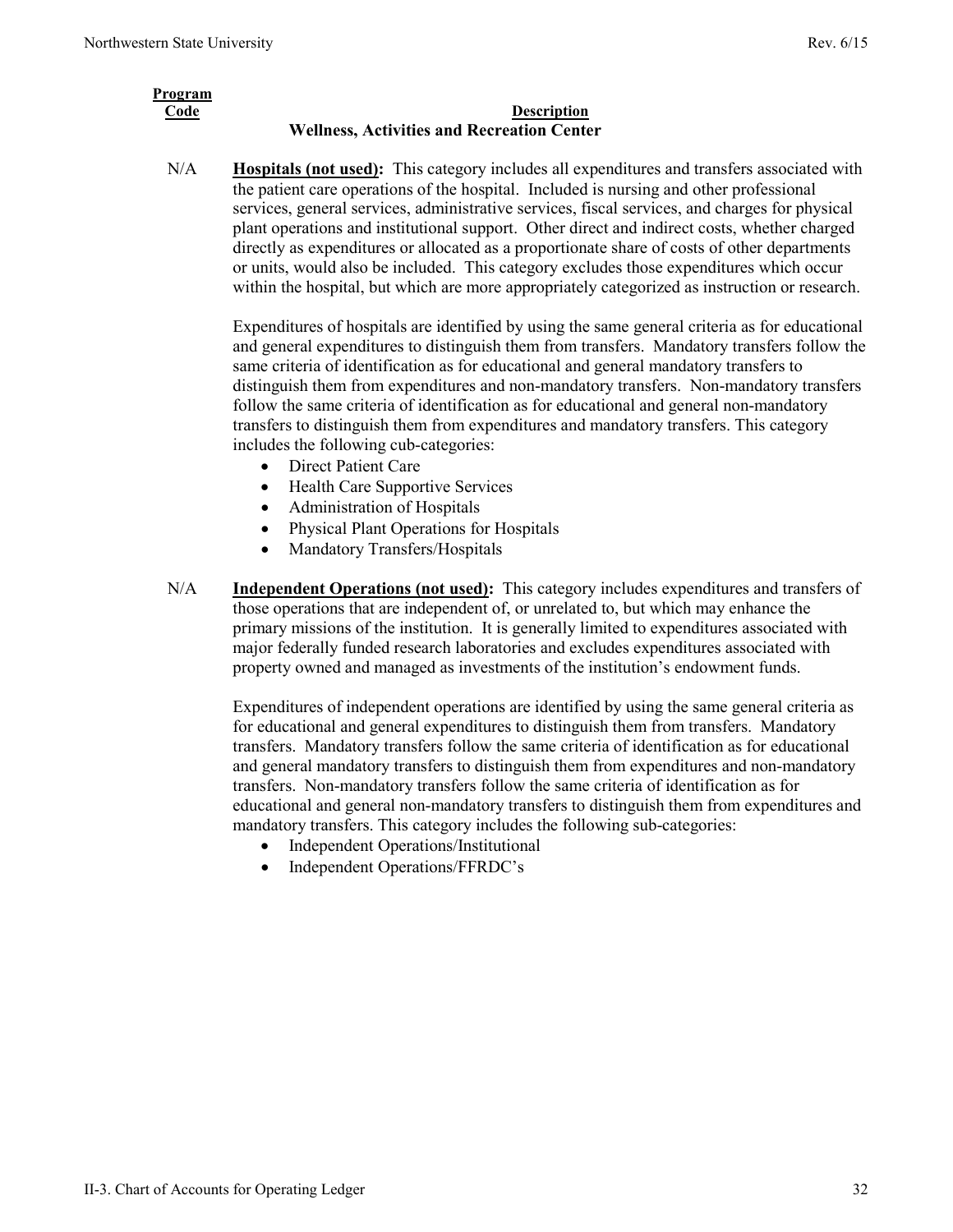# <span id="page-6-0"></span>Subprogram (Subfunction)

#### **Account Code Structure: NOT CODED**

**General Academic Instruction:** Includes expenditures for formally organized and/or separately budgeted instructional activities that are: (1) carried out during the academic year (as defined by the institution), (2) associated with academic offerings described by **HEGIS** discipline categories 0100 through 4900, and (3) offered for credit as part of a formal post-secondary education degree or certificate program. Open University, short courses, and home study activities falling within these **HEGIS** categories and offered for credit would therefore be included. However, this subcategory does not include instructional offerings that are part of programs leading toward degrees or certificates at levels below the higher education level, such as adult basic education.

**Vocational/Technical Instruction:** Includes expenditures for formally organized and/or separately budgeted instructional activities that are: (1) carried out during the academic year (as defined by the institution), (2) usually associated with **HEGIS** discipline categories 5000 through 5500, and (3) offered for credit as part of a formal post-secondary education degree or certificate program. Open University, short courses, and home study falling within these **HEGIS** categories and offered for credit would therefore be included. However, this subcategory does not include instructional offerings that are part of programs leading toward degrees or certificates at levels below the higher education level, such as adult basic education.

**Special Session Instruction:** Includes expenditures for formally organized and/or separately budgeted instructional activities (offered either for credit or not for credit) that are carried out during a summer session, interim session, or other period not common with the institution's regular term. This subcategory is to be used to classify only expenditures made solely as a result of conducting a special session (such as faculty salaries associated with the special session). Special sessions would not include regular academic terms held during the summer months. Expenditures for special sessions conducted over a fiscal year-end should be reported totally within the fiscal year in which the program is predominantly conducted. The revenues and expenditures for any special session should be reported in the same fiscal year. This procedure for reporting expenditures of special sessions is an allowable exception to reporting expenditures on an accrual basis.

**Community Education**: Includes expenditures for formally organized and/or separately budgeted instructional activities that do not generally result in credit toward any formal post-secondary degree or certificate. It includes non-credit instructional offerings carried out by the institution's extension division as well as non-credit offerings that are part of the adult education or continuing education program. This subcategory also includes expenditures or activities associated with programs leading toward a degree or certificate at a level below the higher education level, such as adult basic education.

**Preparatory/Remedial Instruction**: Includes expenditures for formally organized and/or separately budgeted instructional activities that give students the basic knowledge and skills required by the institution before they can undertake formal academic coursework leading to a post-secondary degree or certificate. Such activities, supplemental to the normal academic program, generally are termed preparatory, remedial, developmental, or special educational services. These instructional offerings may be taken prior to or along with the coursework leading to the degree or certificate. They are generally non-credit offerings, although in some cases credit may be given and the credit requirements for the degree or certificate increased accordingly. Only offerings provided specifically for required preparatory or remedial skills or knowledge should be included in this category. For example, is students may satisfy preparatory requirements by taking offerings provided primarily for other than remedial or preparatory purposes, those offerings should be classified appropriately elsewhere.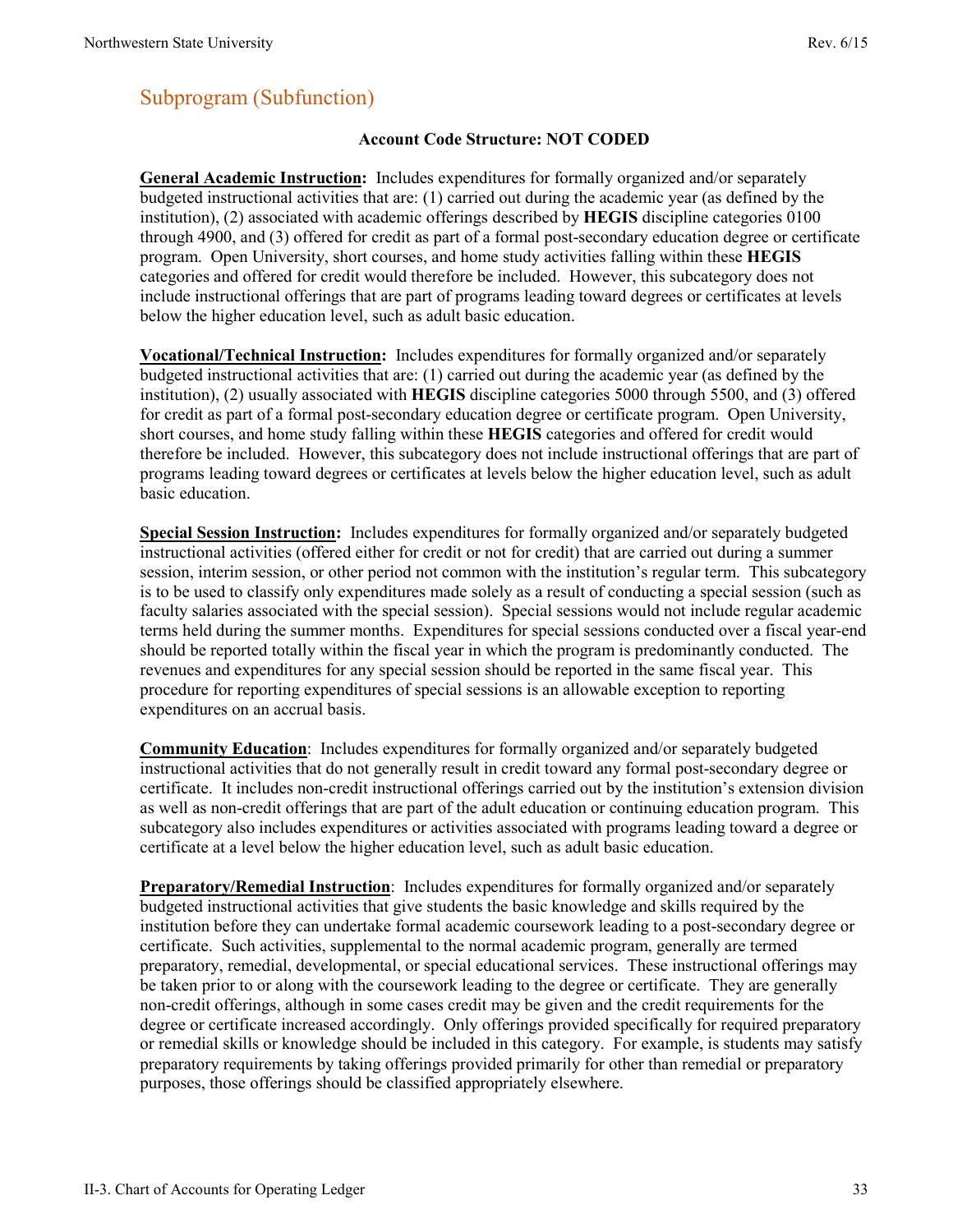#### **RESEARCH**

**Institutes and Research Centers:** Includes expenditures for research activities that are part of a formal research organization created to manage a number of research efforts. While this subcategory includes agricultural experiment stations, it does not include the federally funded research and development centers, which should be classified as independent operations. (There centers are listed in the section "Independent Operations").

**Individual and Project Research:** Includes expenditures for research activities that normally are managed within academic departments. Such activities may have been undertaken as the result of a research contract or grant or through a specific allocation of the institution's general resources.

#### **PUBLIC SERVICE**

**Community Service:** Includes expenditures for activities organized and carried out to provide general community services, excluding instructional activities. Community service activities make available to the public various resources and special capabilities that exist within the institution. Examples include conferences and institutes, general advisory services and reference bureaus, consultation, testing service (e.g., soil testing, carbon dating, structural testing), and similar activities. The activities included in this subcategory are generally sponsored and managed outside the context of both the agricultural and urban extension programs and of the institution's public broadcasting operation.

**Cooperative Extension Service:** Includes expenditures for non-instructional public service activities established as the result of cooperative extension efforts between the institution and outside agencies such as the U.S. Department of Agriculture's extension service and the affiliate state extension services. This subcategory is intended primarily for land-grant colleges and universities and includes both agricultural extension and urban extension services. The distinguishing feature of activities in this subcategory is that programmatic and fiscal control is shared by the institution with the U.S. Department of Agriculture's extension service, the related state extension services, and agencies of local government.

**Public Broadcasting Service:** Includes expenditures for operations and maintenance of broadcasting services operated outside the context of the institution's instruction, research, and academic support programs. These excluded from this subcategory are broadcasting services conducted primarily in support of instruction (which should be classified in the subcategory "Ancillary Support"), broadcasting services that are primarily operated as student service activity (which should be classified in the subcategory "Social and Cultural Development"), and broadcasting services that are independent operations (which should be classified in the subcategory "Independent Operations/Institutional").

#### **ACADEMIC SUPPORT**

**Libraries:** Includes expenditures for organized activities that directly support the operation of a catalogued or otherwise classified collection.

**Museums and Galleries:** Includes expenditures for organized activities that provide for the collection, preservation, and exhibition of historical materials, art objects, scientific displays, etc. Libraries are excluded.

**Educational Medial Services:** Includes expenditures for organized activities providing audiovisual and other services that aid in the transmission of information in support of the institution's instruction, research, and public service program.

**Academic Computing Support:** Includes expenditures for formally organized and/or budgeted activities that provide computing support to the three primary programs. Excluded from this category is administrative data processing, which is classified as institutional support.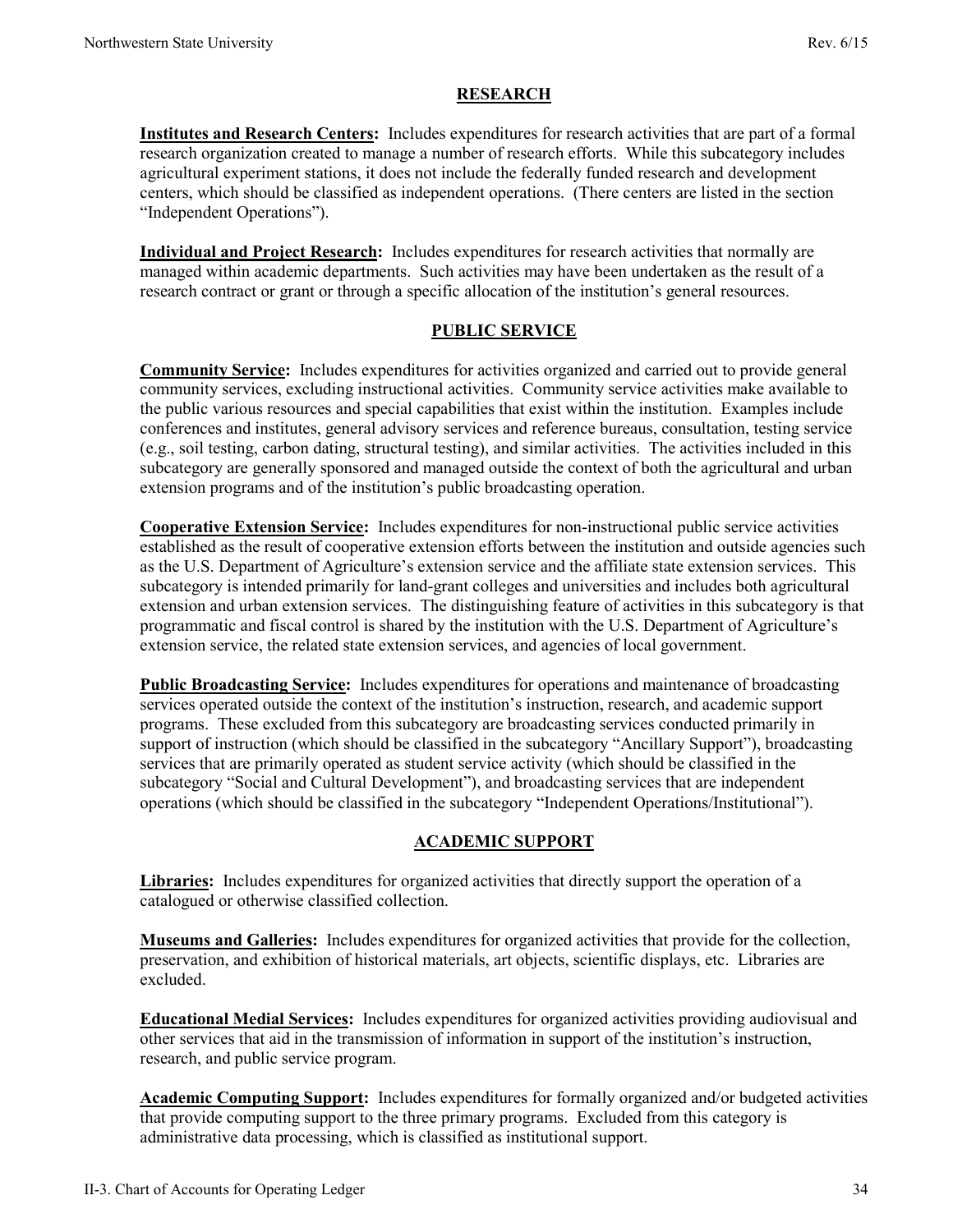**Ancillary Support**: Includes expenditures for organized activities that provide support services to the three primary programs but are not appropriately classified in the previous subcategories. Ancillary support activities usually provide a mechanism through which students can gain practical experience. An example of ancillary support is a demonstration school associated with the school of education. However, the expenditures of teaching hospitals are excluded.

**Academic Administration**: Includes expenditures for activities specifically designed and carried out to provide administrative and management support to the academic programs. This subcategory is intended to separately identify only expenditures for activities formally organized and/or separately budgeted for academic administration. It includes the expenditures of academic deans (including deans of research, deans of graduate schools, and college deans), but does not include the expenditures of departmental chairman (which are included in the appropriate primary function categories). It also includes expenditures for formally organized and/or separately budgeted academic advising. Expenditures associated with the office of the chief academic officer of the institution are not included in this subcategory but should be classified as institutional support.

**Academic Personnel Development**: Includes expenditures for activities that provide the faculty with opportunities for personal and professional growth and development to the extent that such activities are formally organized and/or separately budgeted. This subcategory also includes formally organized and/or separately budget activities that evaluate and reward professional performance of the faculty. Included in this subcategory are sabbaticals, faculty awards, and organized faculty development programs.

**Course and Curriculum Development**: Includes expenditures for activities established either to significantly improve or to add to the institution's instructional offerings, but only to the extent that such activities are formally organized and/or separately budgeted.

#### **STUDENT SERVICES**

**Student Services Administration**: Includes expenditures for organized administrative activities that provide assistance and support (excluding academic support) to the needs and interest of students. This subcategory includes only administrative activities that support more than one subcategory of student activities and/or that provide central administrative services related to the various student service activities. In particular, this subcategory includes services provided for particular types of students (e.g., minority students, veterans, and handicapped students). Excluded from this subcategory are activities of the institution's chief administrative officer for student affairs, whose activities are institution wide and, therefore, should be appropriately classified as institutional support.

**Social and Cultural Development**: Includes expenditures for organized activities that provide for student' social and cultural development outside the formal academic program. This subcategory includes cultural events, student newspapers, etc. Expenditures for an intercollegiate athletics program would be included in this subcategory if the program is not operated as an essentially self-supporting operation (in which case the related expenditures would be reported as auxiliary enterprises).

**Counseling and Career Guidance**: Includes expenditures for formally organized placement, career guidance, and personal counseling services for students. This subcategory includes vocational testing and counseling services and activities of the placement office. Excluded from this subcategory are formal academic counseling activities (academic support) and informal academic counseling service (instruction) provided by the faculty in relation to course assignments.

**Financial Aid Administration**: Includes expenditures for activities that provide financial aid services and assistance to students. This subcategory does not include outright grants to students, which should be classified as scholarship and fellowships.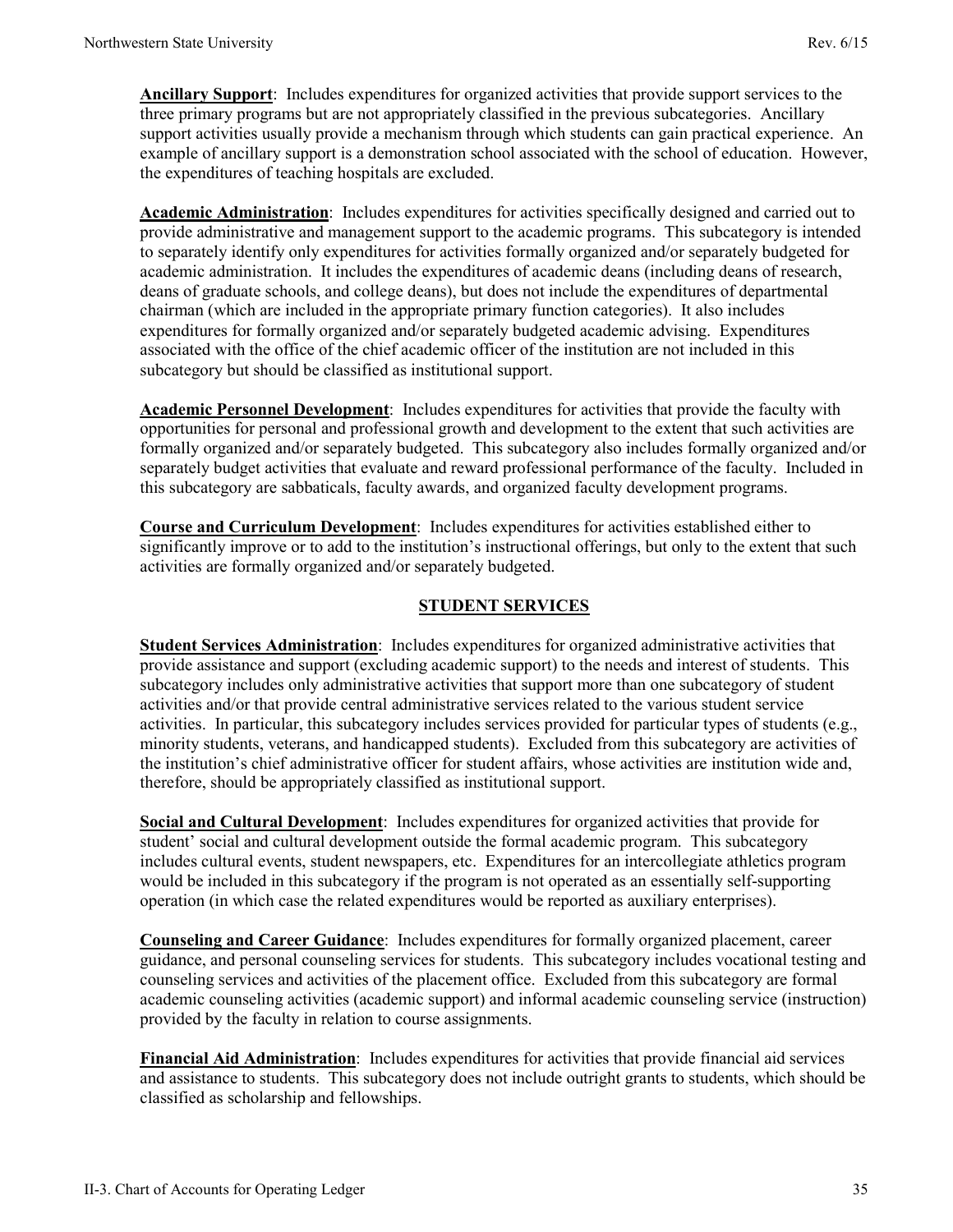**Student Admissions**: Includes expenditures for activities related to (1) the identification of prospective students, (2) the promotion of attendance at the institution, and (3) the processing of applications for admission.

**Student Records**: Includes expenditures for activities to maintain, handle, and update records for currently enrolled students as well as for students who were preciously enrolled.

**Student Health Services**: Includes expenditures for organized student health services that are not selfsupporting rather than those organized as auxiliary enterprises.

#### **INSTITUTIONAL SUPPORT**

**Executive Management**: Includes expenditures for all central, executive-level activities concerned with management and long-range planning for the entire institution (as distinct from planning and management for any one program within the institution). This subcategory includes such operations as executive direction (e.g., governing board), planning and programming, and legal operations.

**Fiscal Operations**: Includes expenditures for operations related to fiscal control and investments. It includes the accounting office, bursar, and internal and external audits, and also includes such "financial" expenses as allowances for bad debts and short-term interest expenses.

**General Administration and Logistical Services**: Includes expenditures for activities related to general administrative operations and services (with the exception). Included in this subcategory are personnel administration, space management, purchasing and maintenance of supplies and materials, campus wide communication and transportation services, general stores, printing shops, and safety services.

**Administrative Computing Support**: Includes expenditures for computer services that provide support for institution wide administrative functions.

**Public Relations/Development**: Includes expenditures for activities to maintain relations with the community, alumni, or other constituents, and to conduct activities related to institution wide development and fund raising.

#### **OPERATION AND MAINTENANCE OF PLANT**

**Physical Plant Administration**: Includes expenditures for administrative activities that directly support physical plant operations. Activities related to the development of plans for new construction, should also be included in this subcategory.

**Building Maintenance**: Includes expenditures of activities related to routine repair and maintenance of buildings and other structures, including both normally recurring repairs and preventive maintenance.

**Custodial Services**: Includes expenditures related to custodial services in buildings.

**Utilities**: Includes expenditures related to heating, cooling, light and power, gas, water, and any other utilities necessary for operation of the physical plant.

**Landscape and Grounds Maintenance**: Includes expenditures related to the operation and maintenance of landscape and grounds.

**Major Repairs and Renovations**: Includes expenditures related to major repairs, maintenance, and renovations. Minor repairs should be classified in the subcategory "Building Maintenance". The distribution between major repairs and minor repairs should be defined by the institution.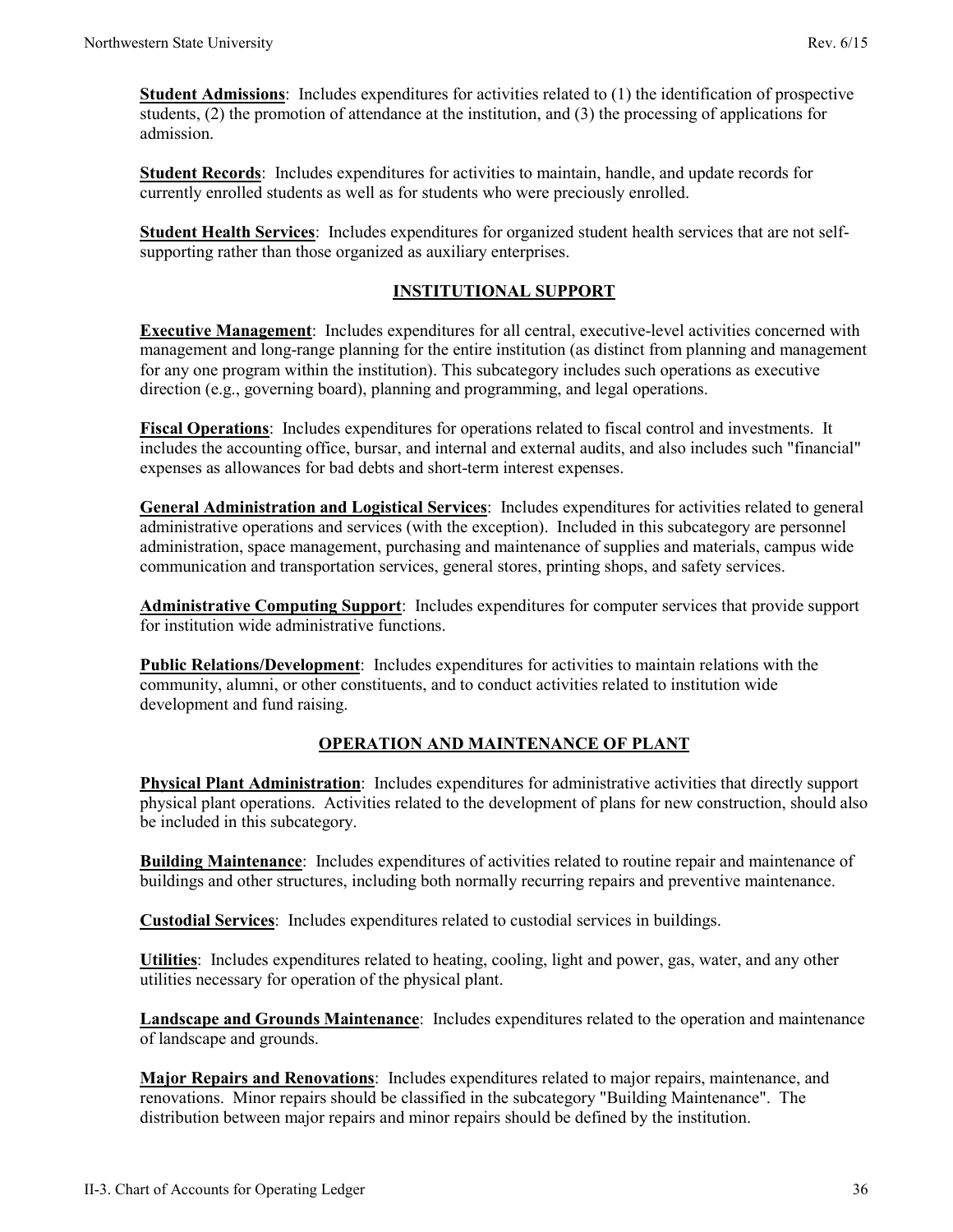### **SCHOLARSHIPS AND FELLOWSHIPS**

**Scholarships**: Includes outright grants-in-aid, trainee stipends, tuition and fee waivers, and prizes to undergraduate students.

**Fellowships**: Includes outright grants-in-aid and trainee stipends to graduate students. It does not include funds for which services to the institution must be rendered, such as payments for teaching.

#### **MANDATORY TRANSFERS**

**Provision for Debt Service on Educational Plant**: Includes mandatory debt service provisions relating to academic buildings, including (1) amounts for debt retirement and interest and (2) required provisions for renewals and replacements, to the extent not financed from other sources.

**Loan Fund Matching Grants**: Includes mandatory transfers to loan funds required to match outside gifts or grants, usually from the U.S. Government.

**Other Mandatory Transfers**: Includes all mandatory transfers not included in the above subcategories.

### **AUXILIARY ENTERPRISES**

**Auxiliary Enterprises-Student**: Includes expenditures for auxiliary enterprise activities primarily intended to furnish services to students. A student health service, when operated as an auxiliary enterprise, would be included. However, intercollegiate athletics are excluded from this category.

**Auxiliary Enterprises-Faculty/Staff**: Includes expenditures for auxiliary enterprise activities primarily intended to provide a service to the faculty and/or staff. Such activities include the faculty club, facultystaff parking, and faculty housing.

**Intercollegiate Athletics**: Includes expenditures for the intercollegiate sports program when that program is operated in accordance with the definition of an auxiliary enterprise (essentially selfsupporting).

**Mandatory Transfers/Auxiliary Enterprises**: Includes mandatory transfers relating to auxiliary enterprises, including amounts set aside for (1) debt retirement and interest and (2) required provisions for renewals and replacements, to the extent not financed from other sources.

#### **HOSPITALS**

**Direct Patient Care**: Includes expenditures for direct patient care such as prevention, diagnosis, treatment, and rehabilitation. Patient care activities solely for the benefit of the institution's students should be classified as student services.

**Health Care Supportive Services**: Includes expenditures for organized activities (1) that are unique to a teaching hospital, health sciences center, or clinic and (2) that directly support the provision of health care but cannot themselves be considered part of the provision of direct patient care. Included in this subcategory would be such activities as the pharmacy, blood bank, and x-ray services.

**Administration of Hospitals**: Includes expenditures for both the day-to-day functioning and the longrange viability of the hospital, excluding physical plant operations.

**Physical Plant Operations for Hospitals**: Includes expenditures for activities related directly to maintaining the grounds and facilities of the hospital as well as providing utility services.